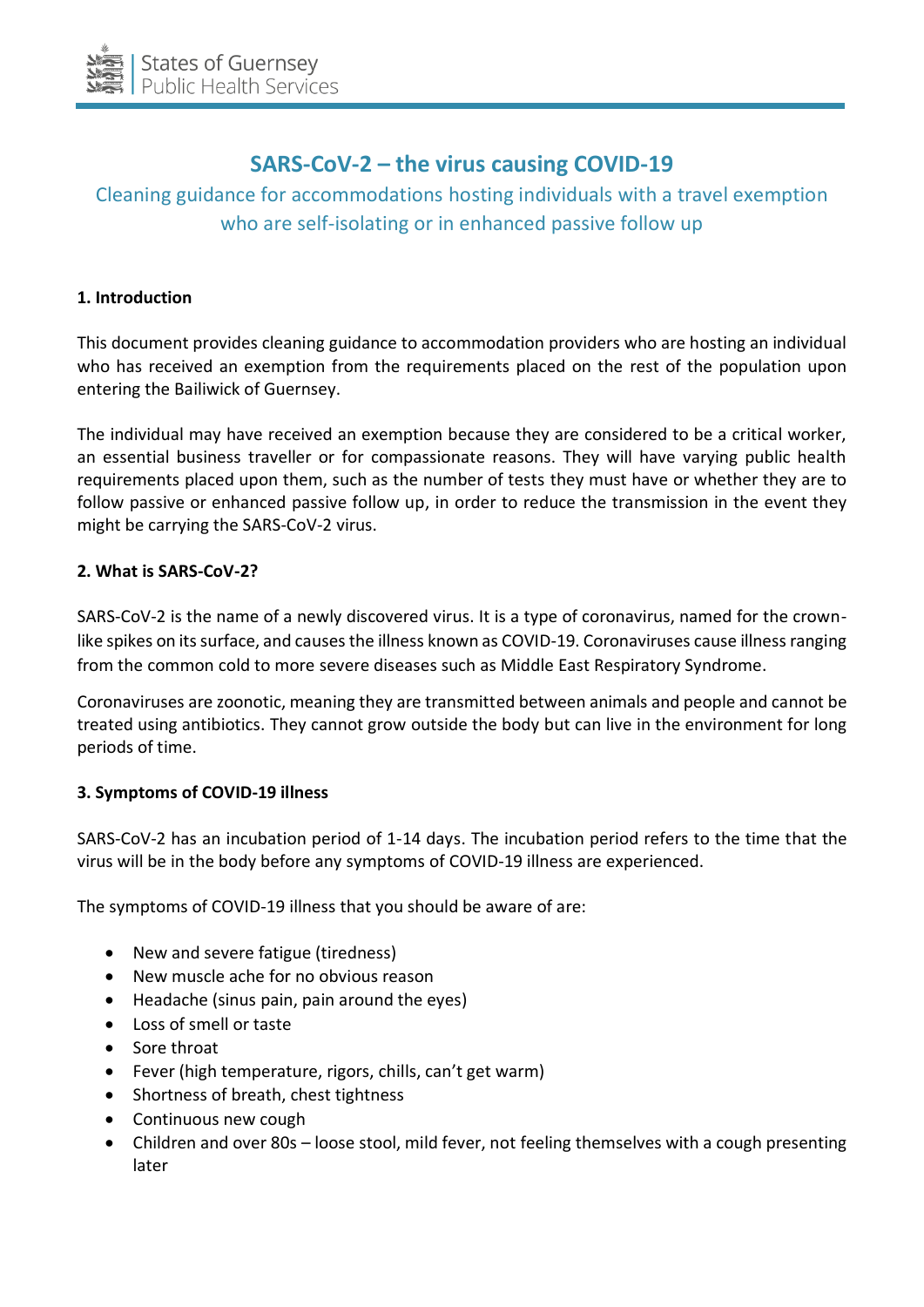

Not everyone who contracts the SARS-CoV-2 virus will develop COVID-19 symptoms but if any staff or individual with an exemption do start to experience **any** symptoms, no matter how mild, please ensure they contact the Clinical Helpline by calling 01481 756938 or 01481 756969.

## **4. How SARS-CoV-2 is spread**

The virus spreads in two ways:

- It is mainly transmitted via small respiratory droplets, through sneezing, coughing or when people interact with each other for some time in close proximity (usually less than one metre apart). The droplets can be inhaled and aerosol transmission may also occur, particularly in crowded, poorly ventilated indoor settings.
- The respiratory droplets also land on surfaces that others come into contact with and then infect themselves when they touch their nose, mouth or eyes. The virus can survive on some surfaces, such as copper and cardboard, for several hours and on other surfaces, such as plastic and stainless steel, for a few days.

#### **5. Preventing an Outbreak**

SARS-CoV-2 can spread very easily from person to person or via surfaces, causing outbreaks over a period of time if containment measures are not put in place.

It is advised that any individual with an exemption should be treated as a potential case of COVID-19 and appropriate cleaning of their accommodation be undertaken to prevent transmission of the virus.

The following issues are important in helping control the potential spread of the virus and should form the basis of the procedures that you implement.

#### **i) Waste disposal (including disposable cloths and tissues):**

- Should be put in a plastic rubbish bag and tied when full;
- The plastic bag should then be placed in a second bin bag and tied;
- It should be put in a suitable and secure place and marked for storage until the individual's test results are known;
- Waste should be stored safely and kept away from children. You should not put your waste in communal waste areas until negative test results are known or the waste has been stored for at least 72 hours;
- If the individual with an exemption tests negative, this can be put in with the normal waste;
- If the individual with an exemption tests positive, then store it for at least 72 hours and put in with the normal waste;
- If storage for at least 72 hours is not appropriate, arrange for collection as a Category B infectious waste - please contact the Office of Environmental Health and Pollution Regulation for advice on 01481 711161 or envhealth@gov.gg.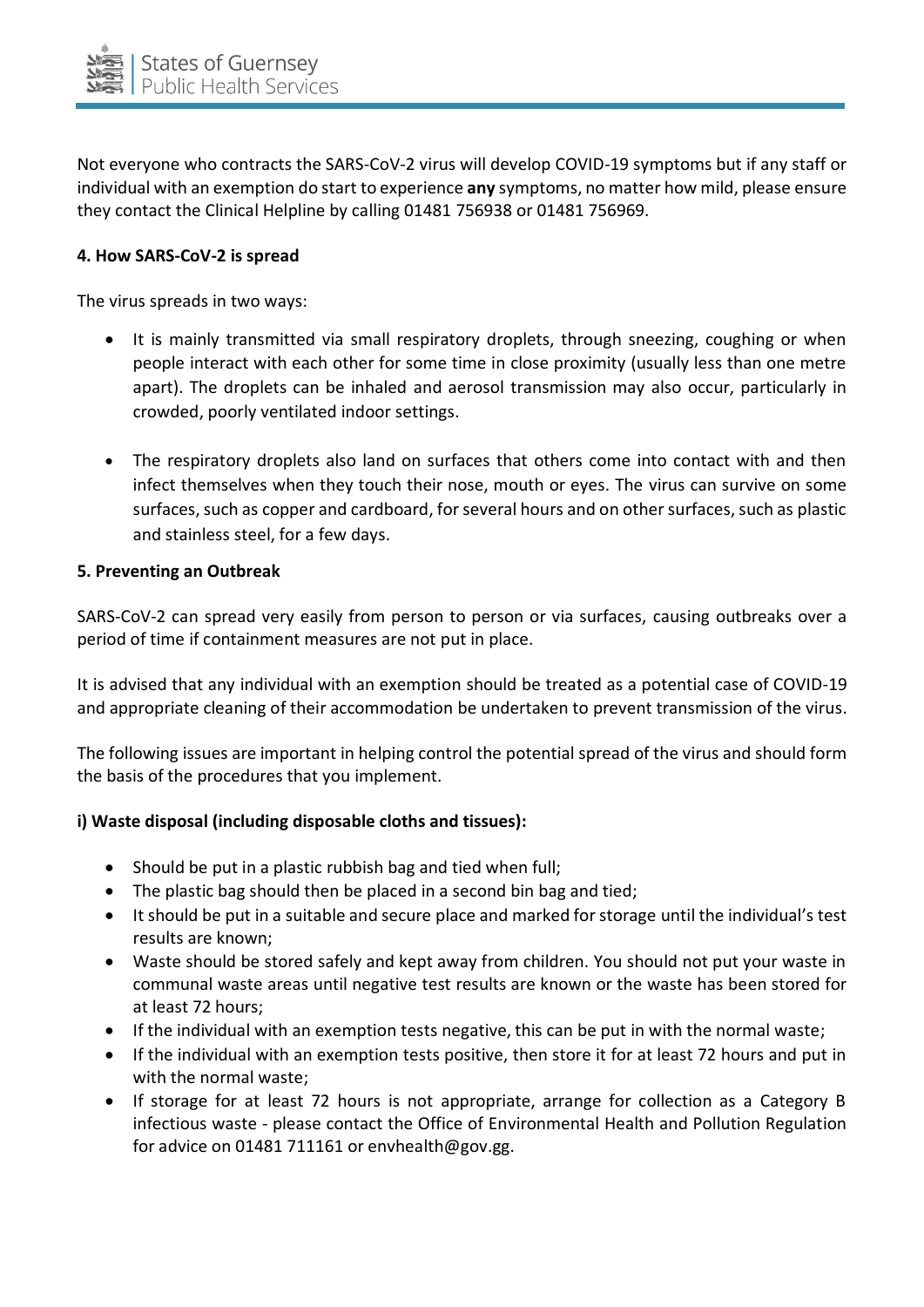

# **ii) Cleaning Procedures**

Before entering the room, wash your hands, then put on a disposable plastic apron and gloves. If a risk assessment indicates that a higher level of contamination may be present or there is visible contamination with body fluids, then the need for additional protective equipment such as a fluid resistant surgical mask, and eye protection should be considered.

- Collect all cleaning equipment and healthcare waste bags before entering the room;
- The person responsible for undertaking the cleaning with detergent and disinfectant should be trained in the process;
- Open windows and allow air to circulate for as long as possible before starting cleaning;
- Remove all waste and any other disposable items as per section 5 i) above;
- Do not shake linen and avoid all necessary agitation. Remove and put in red laundry bag immediately, don't leave it on the floor;
- Clean all surfaces, beds and bathrooms with a neutral detergent, followed by a standard strength chlorine-based disinfectant;\*
- Dedicated or disposable equipment (such as mop heads, cloths) must be used for environmental decontamination and disposed as clinical waste – in clinical waste bag (yellow);
- Reusable equipment (such as mop handles, buckets) must be decontaminated after use with a chlorine-based disinfectant,\* as described below.

#### \* **Bleach and Sterilising Liquids**

There are many cleaning chemicals available which contain bleach (sodium hypochlorite). Choose one which is at least 4% sodium hypochlorite and dilute it as follows:

- Strong bleach solution: For surfaces visibly contaminated with body fluids a strong cleaning solution is needed (10,000 parts per million). Use 250ml bleach in one litre of water.
- Standard bleach solution: For all other cleaning 1000 parts per million is recommended. To achieve this add 25ml bleach to one litre of water.

Make up the solution immediately before you need to use it, and dispose of it after use as it becomes less effective after a few hours.

#### Materials and equipment needed

- 
- 
- Gloves (Disposable) Small plastic bags Mist Spray
- Disposable (single use) boiler suits, including shoe covers
- 
- Mask  **Clinical waste bags** Buckets
	-
	- Disposable paper towels
- Goggles Bleach Plastic scraper
	-
	-
	- Cleaning clothes
	- Detergent (for general cleaning)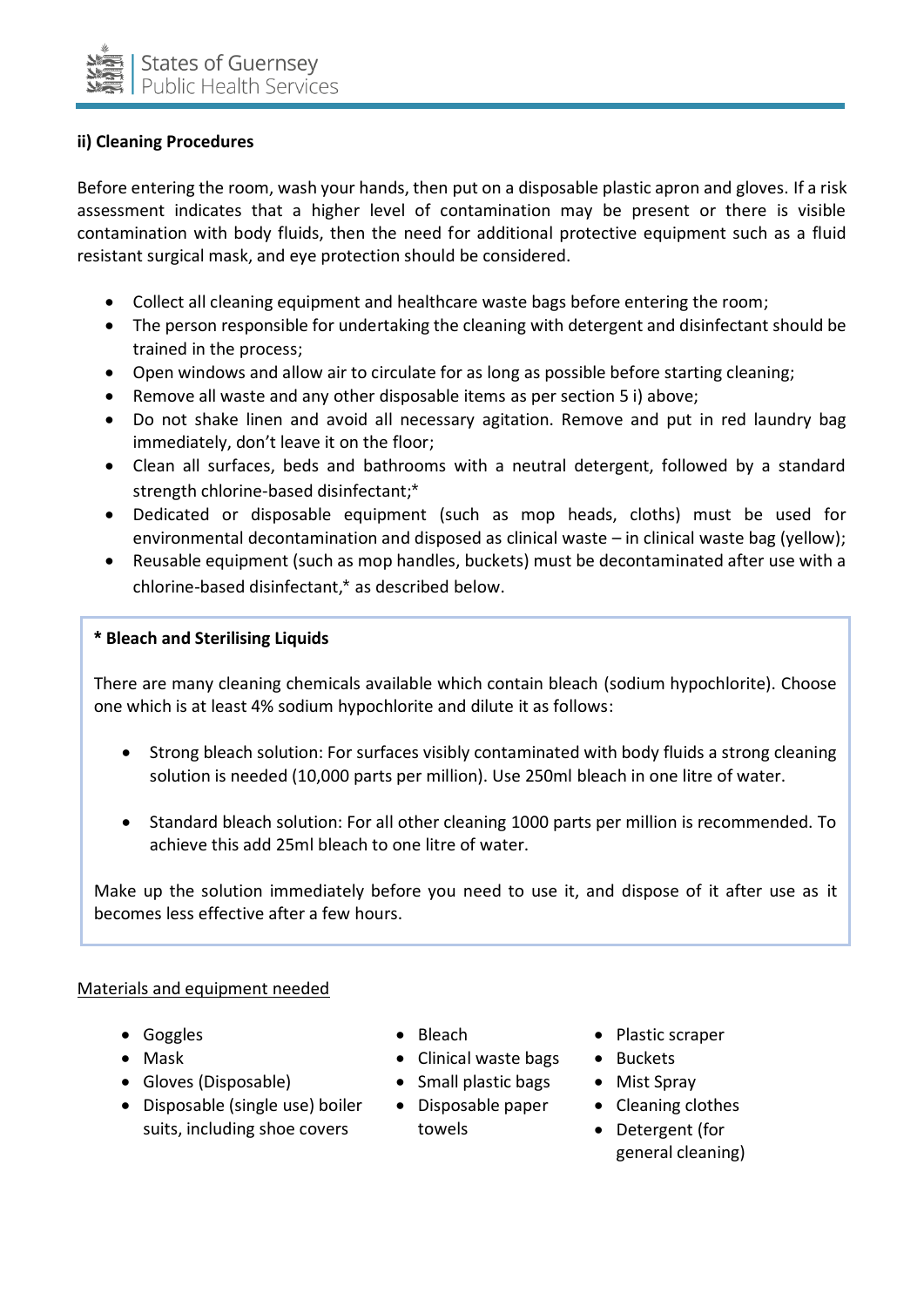

Protective equipment must be put on before going into the affected area to clean. This is necessary not only to protect the wearer against the chemicals they are using, but also to protect them from the virus and to avoid getting it on their clothes from which it can be spread.

#### Hard surfaces

- Cover any visible bodily fluids with absorbent paper towels (on hard surfaces the paper towel can be soaked in the 10,000ppm chlorine solution or sterilising liquid). Envelop the solid material in the paper towel;
- Place the paper towels in small plastic bags and tie the neck to seal. Place the small plastic bags in yellow clinical waste bags, or sturdy plastic bags tied at the neck;
- Smaller contact surfaces, such as door handles, hand rails, lift buttons, light switches and remote controls must also be cleaned;
- Clean all surfaces in the affected location with hot water and detergent;
- Disinfect with undiluted bleach.

## **For hard surfaces that have not been heavily soiled standard bleach solution may be used.**

**Leave to air-dry where possible otherwise leave for a contact time of at least 15 minutes before rinsing and drying thoroughly with clean paper towels.**

#### Soft furnishings

- Remove visible contamination with paper towels, and double bag as stated above. Clean with hot water and detergent.
- Use a reliable steam cleaner on the surfaces, (i.e. one that produces steam at the outlet point) or where there is no concern about bleaching colours, use the bleach solution.

**Where there has been visible contamination with body fluids on difficult to clean items such as carpet, soft furnishings, cushions and mattresses, they should be disposed of. The steam cleaner must be properly cleaned out after use. Washable items should be laundered on as hot a cycle as possible and then tumble dried. These should be kept separately in bags in the laundry room/area until they are washed.**

#### WCs and pipework

 Close the toilet lid and flush several times. Clean any visible contamination using hot water and detergent.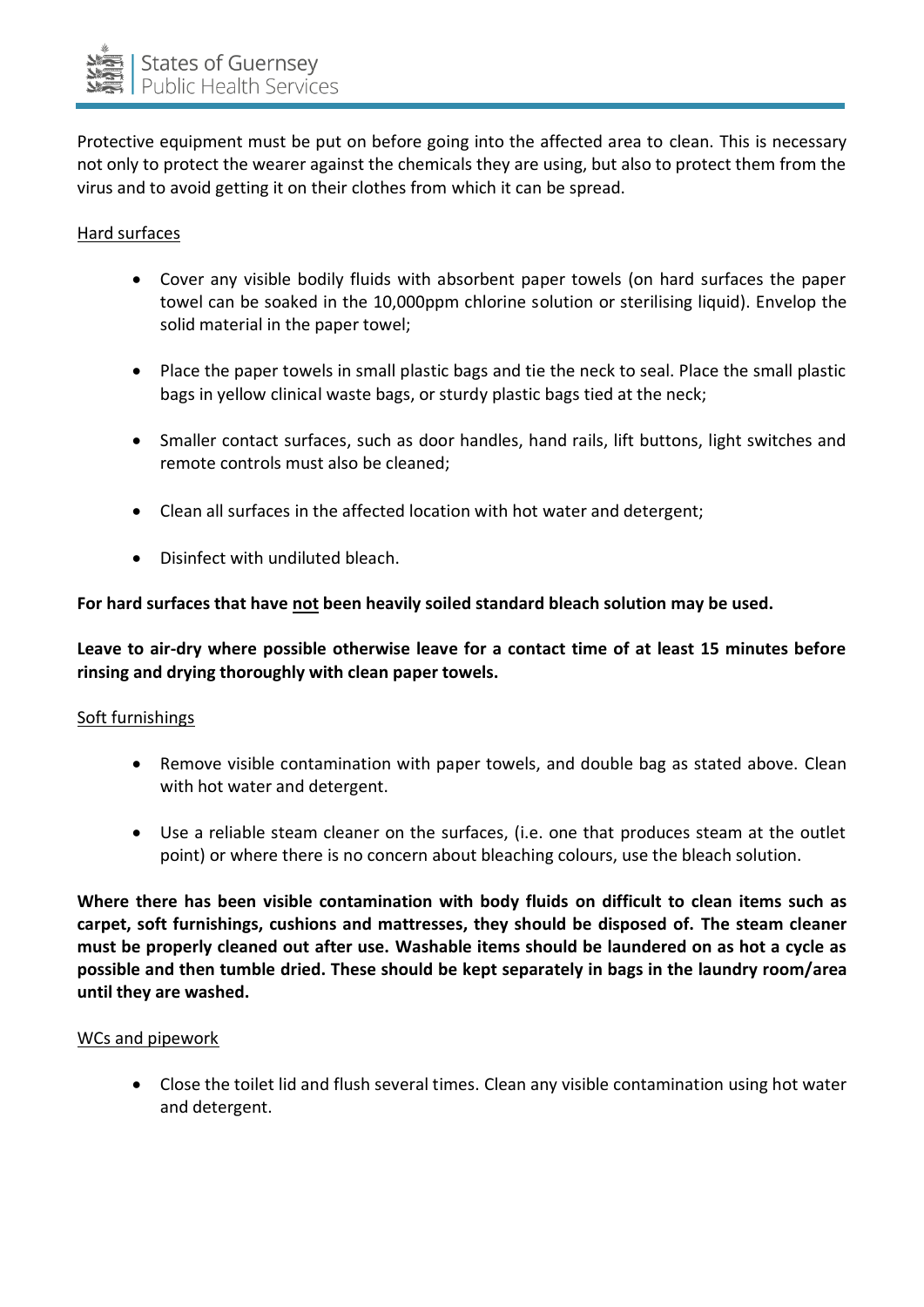- Ensure all areas including lids, handles and bathroom accessories are thoroughly cleaned using undiluted bleach. Allow to air dry for at least 15 minutes before rinsing all contact areas.
- Dispose of paper towels as clinical waste, or securely double bagged.
- Remove any towels, bath mats etc. (in sealed plastic bags) and launder.

## **For daily cleaning a standard bleach solution may be used.**

**Leave to air-dry where possible otherwise leave for a contact time of at least 15 minutes before rinsing and drying thoroughly with clean paper towels.**

#### Wash hand basins

- If appropriate, remove the plug from the plug hole.
- Cover any soiling with paper towels and gently turn on the cold tap to rinse away as much contamination as possible. Thoroughly clean the area with hot water and detergent.
- Wipe the surfaces with paper towels soaked in undiluted bleach or sterilising liquid. Leave to air dry for at least 15 minutes before rinsing.
- Dispose of used paper towels as clinical waste.
- Discard nailbrushes and bar soap. Clean the exterior of liquid soap dispensers and wall mounted hand dryers, if applicable.

# **For daily cleaning a standard bleach solution may be used.**

**Leave to air-dry where possible otherwise leave for a contact time of at least 15 minutes before rinsing and drying thoroughly with clean paper towels.**

#### Kitchen

- Any open food or contaminated packaging must be thrown away and the area thoroughly washed with hot water and detergent then treated with bleach or sterilising liquid.
- All crockery, cutlery, salt and pepper dispensers must be put through the dishwasher **immediately**. They must not be left in the kitchen or in any area near to food preparation.
- Items used for cleaning, such as buckets, must not be taken into the kitchen. Staff must be reminded to remove and bag their over-clothing after cleaning an area that has been used by an individual with an exemption.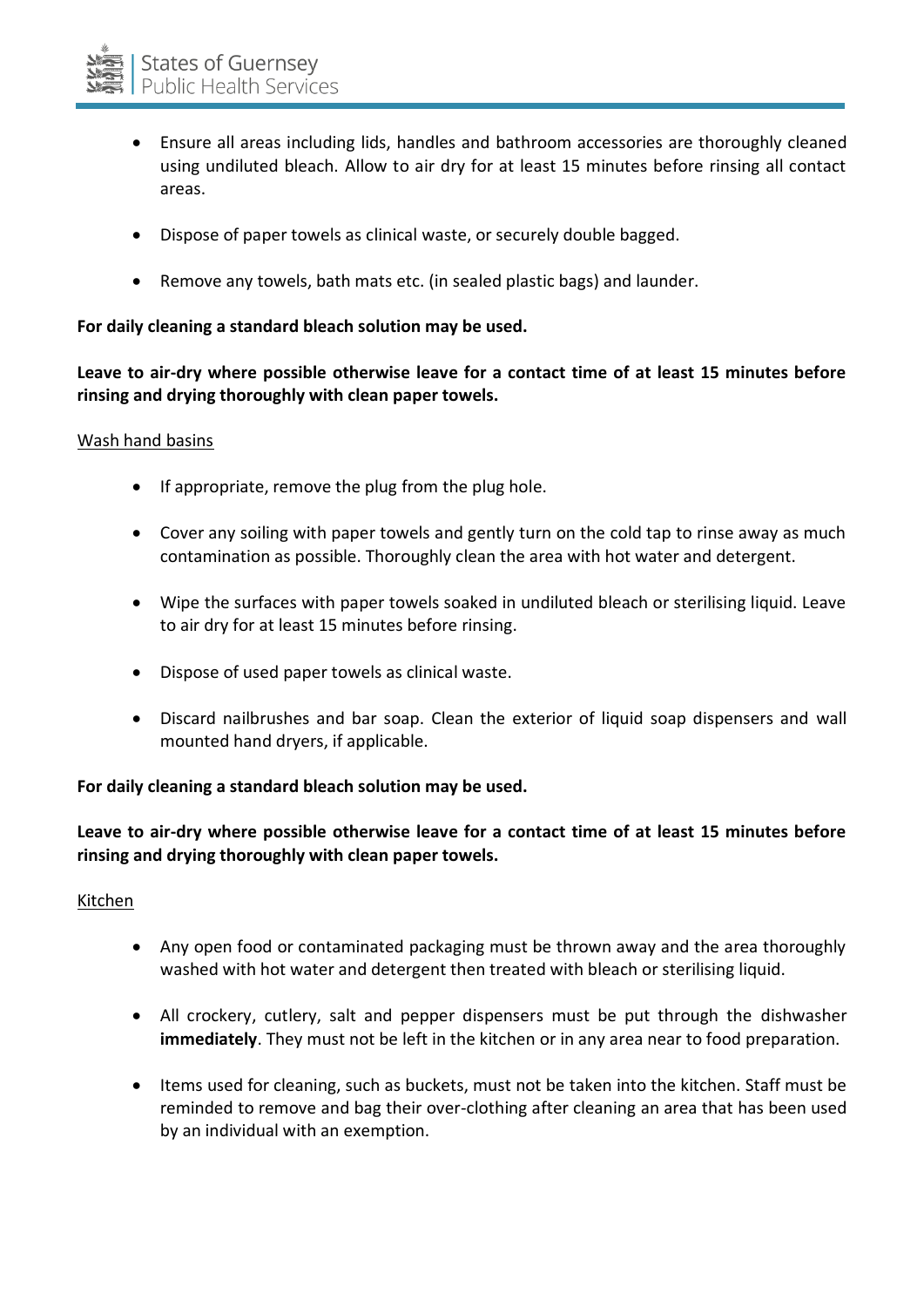

## **For daily cleaning a standard bleach solution may be used.**

**Laundry** 

- Bedding, clothing and soft furnishings (such as curtains and cushion covers) which have been directly soiled or, could have been contaminated by airborne droplets where a visitor has been sick must be treated as contaminated material. Staff should wear suitable protective clothing, including gloves, masks, boiler suits and foot covers when handling soiled laundry.
- Linen must be removed from the bed with care, to avoid the creation of dust, and placed in a disposable red laundry bag or bin bag. Clothing must be treated similarly. The bag must be securely tied at the neck before being placed in the washable red laundry bag and must be transferred carefully to the laundry, avoiding any damage to the bag. These bags should be kept separate from 'used' linen and clothing. Laundry chutes and storage areas must be regularly cleaned with a standard bleach solution to avoid the creation of a reservoir of infection.
- It is recommended that 'used' linen be laundered first, followed by the contaminated items contained within the bin bags. These should be transferred into the washer directly and the plastic bag carefully withdrawn and disposed of.
- The washer should be capable of maintaining a temperature within the load of 65 $\degree$ C (150 $\degree$ C) for not less than 10 minutes, or preferably at  $71^{\circ}$ C (160°F) for not less than 3 minutes. For conventional machines at least 4 minutes mixing time must be added to these times with up to 8 minutes if the machine is heavily loaded. The hottest available cycle is necessary for foul linen.
- The linen should be dried (preferably by tumble drying as the heat will help eliminate any viruses that remain) ironed and stored in a separate area from the washing facilities to avoid cross contamination. Staff should not handle dirty linen then go to iron clothes etc without first changing and washing their hands.

#### **6. Miscellaneous advice**

- It is recommended that alcohol wipes, or a similar alcohol based hand cleaner, be placed at convenient locations around the premises, particularly at entrance and exit doors. Alcohol gel in the form of hand sanitizer, with a minimum concentration of 70% should also be made available in public areas (if available).
- Good personal hygiene, especially hand washing with soap and warm water and respiratory etiquette must be maintained throughout.
- Please note that alcohol based hand sanitizers and alcohol based wipes are not effective against gastrointestinal viruses such as norovirus (causing outbreaks of vomiting and